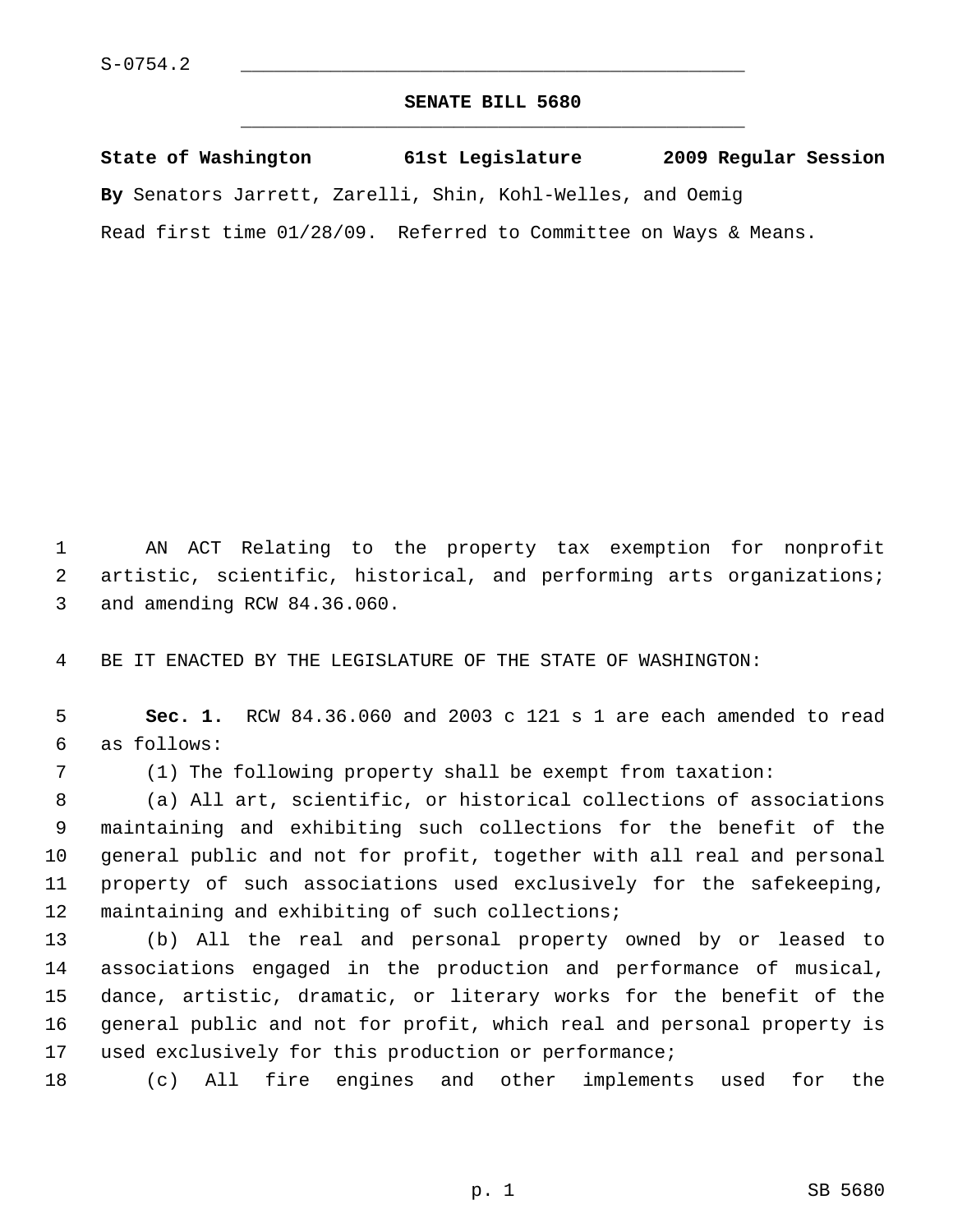1 extinguishment of fire, and the buildings used exclusively for their 2 safekeeping, and for meetings of fire companies, as long as the 3 property belongs to any city or town or to a fire company; and

 4 (d) All property owned by humane societies in this state in actual 5 use by the societies.

 6 (2) To receive an exemption under subsection (1)(a) or (b) of this 7 section:

 8 (a) An organization must be organized and operated exclusively for 9 artistic, scientific, historical, literary, musical, dance, dramatic, 10 or educational purposes and receive a substantial part of its support 11 (exclusive of income received in the exercise or performance by such 12 organization of its purpose or function) from the United States or any 13 state or any political subdivision thereof or from direct or indirect 14 contributions from the general public.

15 (b) If the property is not currently being used for an exempt 16 purpose but will be used for an exempt purpose within a reasonable 17 period of time, the nonprofit organization, association, or corporation 18 claiming the exemption must submit proof that a reasonably specific and 19 active program is being carried out to construct, remodel, or otherwise 20 enable the property to be used for an exempt purpose. The property 21 does not qualify for an exemption during this interim period if the 22 property is used by, loaned to, or rented to a for-profit organization 23 or business enterprise. Proof of a specific and active program to 24 build or remodel the property so it may be used for an exempt purpose 25 may include, but is not limited to:

26 (i) Affirmative action by the board of directors, trustees, or 27 governing body of the nonprofit organization, association, or 28 corporation toward an active program of construction or remodeling;

29 (ii) Itemized reasons for the proposed construction or remodeling;

30 (iii) Clearly established plans for financing the construction or 31 remodeling; or

32 (iv) Building permits.

33 (3) The use of property exempt under subsection (1)(a) or (b) of 34 this section by entities not eligible for a property tax exemption 35 under this chapter, except as provided in this section, nullifies the 36 exemption otherwise available for the property for the assessment year. 37 The exemption is not nullified if: